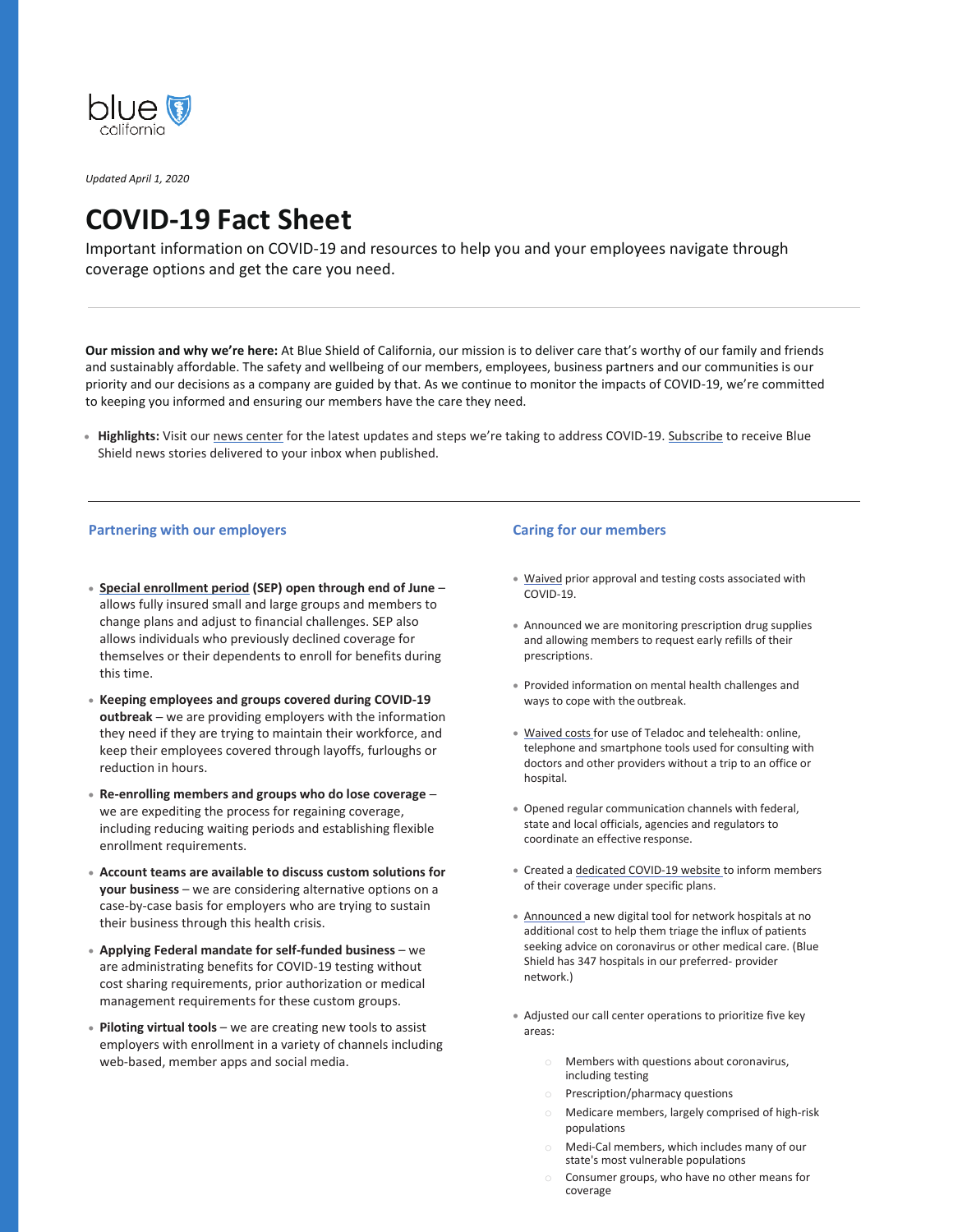#### **Supporting our communities and a strategies of the strategies of the Keeping our employees safe**

- Provided \$100,000 to nonprofit MedShare to fund essential medical equipment, such as facemasks and gowns, at community health clinics to help stem the spread of coronavirus.
- Contributed \$500,000 to Oakland COVID-19 relief fund to support urgently needed drive-through testing. Of those funds, \$300,000 is earmarked for medical experts from Brown & Toland Physicians to help set up this testing in their local community.
- Transitioned nearly 6,800 employees to work from home and equipped them with the tools they need to continue to provide the highest level of service our members deserve and expect from us.
- **Introduced two Public Health Emergency Paid** Family Leave and Disability programs to better support the health and wellbeing of our employees and their families.
- **Eormed Coronavirus Business Continuity Task** Force – an extension of the group that deals with how to keep Blue Shield running during disasters and emergencies – with daily meetings focused on business operations decisions.
- Continued to reassure our employees that their health and wellbeing and their families takes priority as we work to support our members through this pandemic.

# **Important Business Operations: What you need to know**

## **Keeping employees covered through layoffs, furloughs or reduction of hours**

### **Fully insured groups**

Employers across the country are managing difficult decisions to keep their employees safe and businesses open. Maintaining health coverage through layoffs, furloughs, or reduction in work hours can be challenging and we will continue to provide coverage through June 30, 2020 as long as premiums are received. Coverage must be offered on a consistent, non-discriminatory basis to all employees, and employee premium contributions must be the same or less prior to the layoffs, furloughs or reduction of hours.

#### **Self-funded groups**

Plan sponsors typically determine eligibility and continuation of group coverage, which should be described in the group's Plan Document. If the Plan Document does not detail furlough or reduction-in-force situations, the Plan Sponsor would have to make a determination of how to proceed with employees in these situations. For example, employees (and their dependents) who lose eligibility for coverage due to a furlough or reduction in force may be eligible to elect continuation coverage under COBRA or Cal-COBRA.

Assuming the Plan Sponsor continues to pay administrative fees, claims, and stop-loss premiums (if applicable) for the workforce that is laid off and not actively at work in the same manner as prior to the COVID-19 crisis, there would be no change in coverage. For groups that have stop-loss coverage outside of Blue Shield, please confirm these eligibility requirements with your stop-loss carrier.